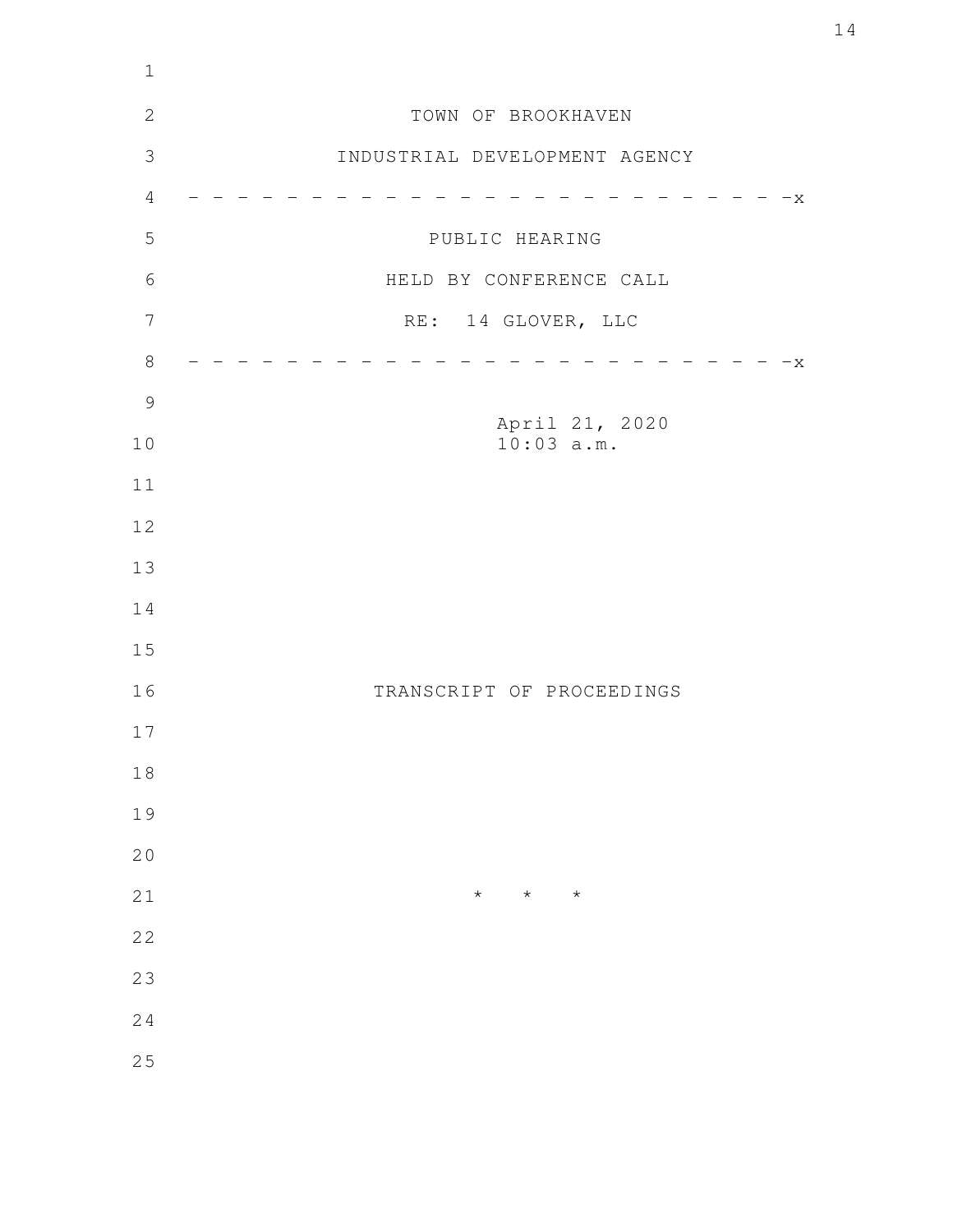| $\mathbf 1$ |                                                         |  |
|-------------|---------------------------------------------------------|--|
| 2           | APPEARANCES:                                            |  |
| 3           |                                                         |  |
| 4           | TOWN OF BROOKHAVEN<br>INDUSTRIAL DEVELOPMENT AGENCY     |  |
| 5           | One Independence Hill<br>Farmingville, New York 11738   |  |
| 6           | BY: LISA M.G. MULLIGAN,                                 |  |
| 7           | CHIEF EXECUTIVE OFFICER                                 |  |
| 8           |                                                         |  |
| 9           | ALSO PRESENT: JOCELYN LINSE,<br>EXECUTIVE ASSISTANT IDA |  |
| 10          | STACEY L. GOLDSTEIN, ESQ.,<br>RIVKIN RADLER             |  |
| 11          |                                                         |  |
| 12          |                                                         |  |
| 13          |                                                         |  |
| 14          |                                                         |  |
| 15          |                                                         |  |
| 16          |                                                         |  |
| 17          | $^\star$<br>$\star$<br>$\star$                          |  |
| 18          |                                                         |  |
| 19          |                                                         |  |
| 20          |                                                         |  |
| 21          |                                                         |  |
| 22          |                                                         |  |
| 23          |                                                         |  |
| 24          |                                                         |  |
| 25          |                                                         |  |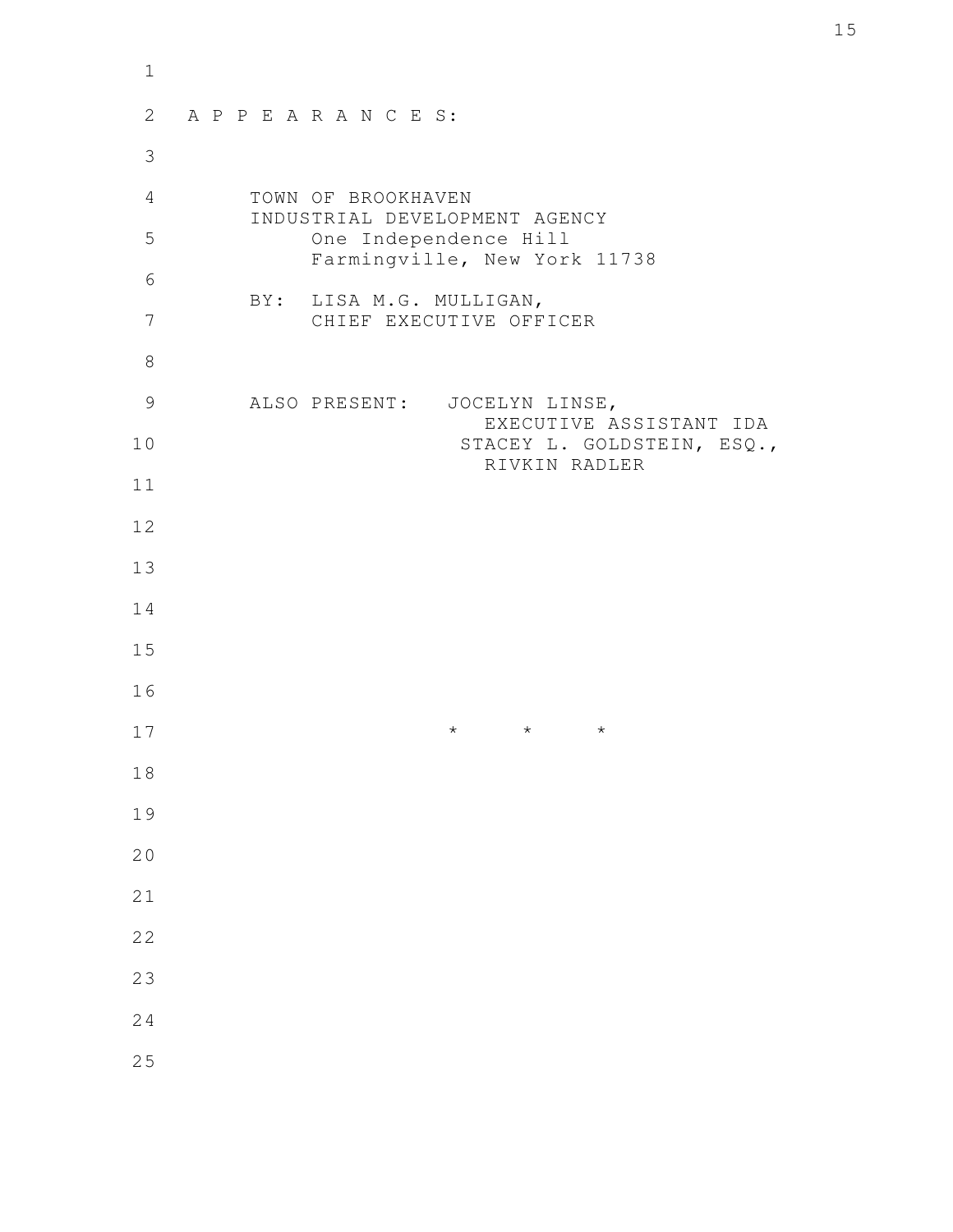MS. MULLIGAN: It is 10:03 a.m. This is the 14 Glover, LLC public hearing for the Brookhaven IDA. This public hearing occurred originally on April 15th and it was adjourned until this morning. Is there anyone else on the call; please state your name and your affiliation? MS. GOLDSTEIN: Stacey Goldstein, Rivkin Radler. MS. MULLIGAN: Okay. Stacey, did you have any comment? MS. GOLDSTEIN: No, thank you. I did want to just clarify the record. We do represent Long Island Community Hospital, but we are not counsel of record before the IDA. MS. MULLIGAN: Thank you. Okay. So we will wait and see if anybody else joins. MS. GOLDSTEIN: Thank you. (Pause.) MS. MULLIGAN: It's 10:33 a.m. Does anyone have comment for this public hearing? 2 3 4 5 6 7 8 9 10 11 12 13 14 15 16 17 18 19 20 21 22 23 24 25

1

16